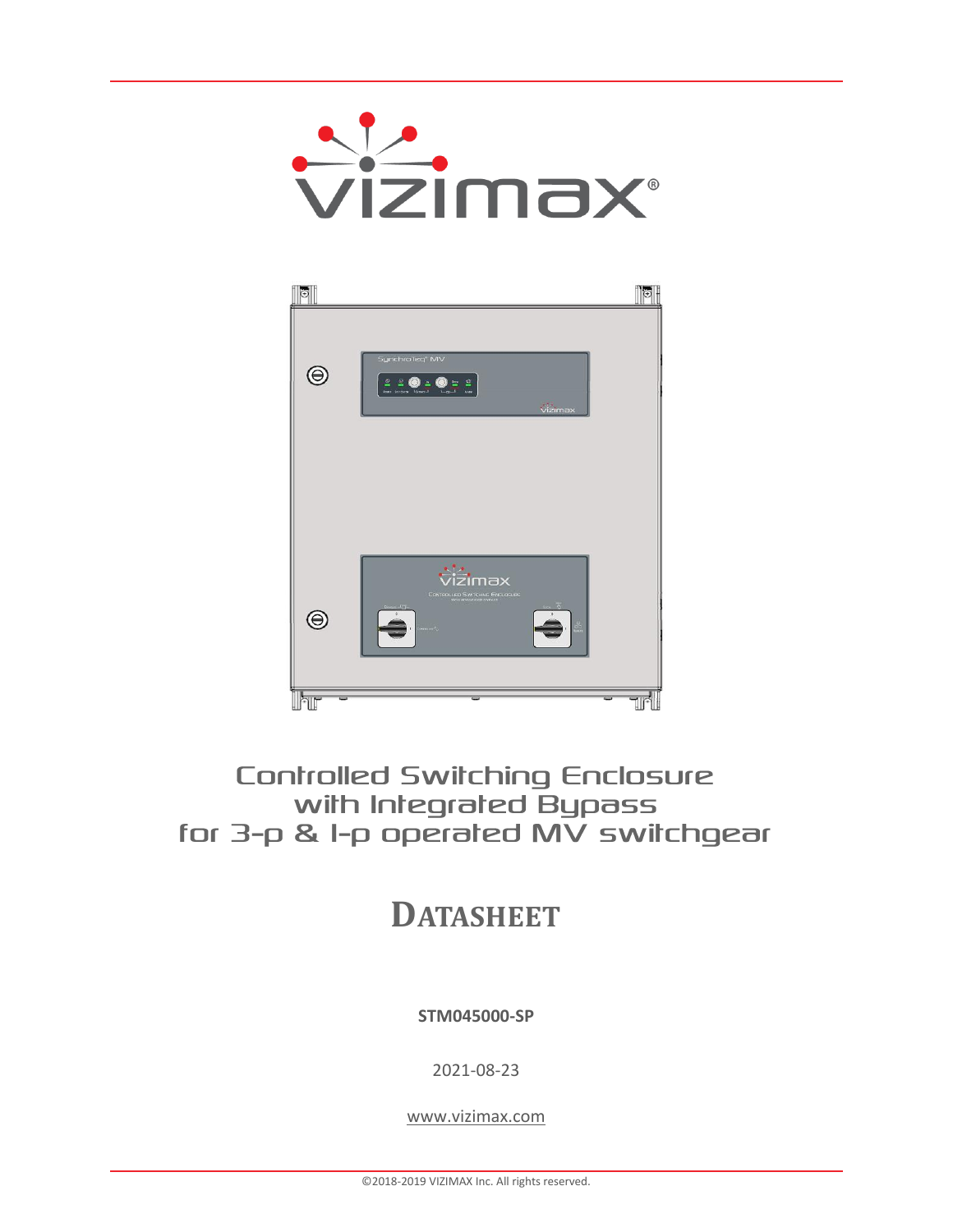# **TABLE OF CONTENTS**

| INSTRUMENTATION CABLES BETWEEN VIZIMAX ENCLOSURE AND SWITCHGEAR 15 |  |
|--------------------------------------------------------------------|--|
|                                                                    |  |
|                                                                    |  |
|                                                                    |  |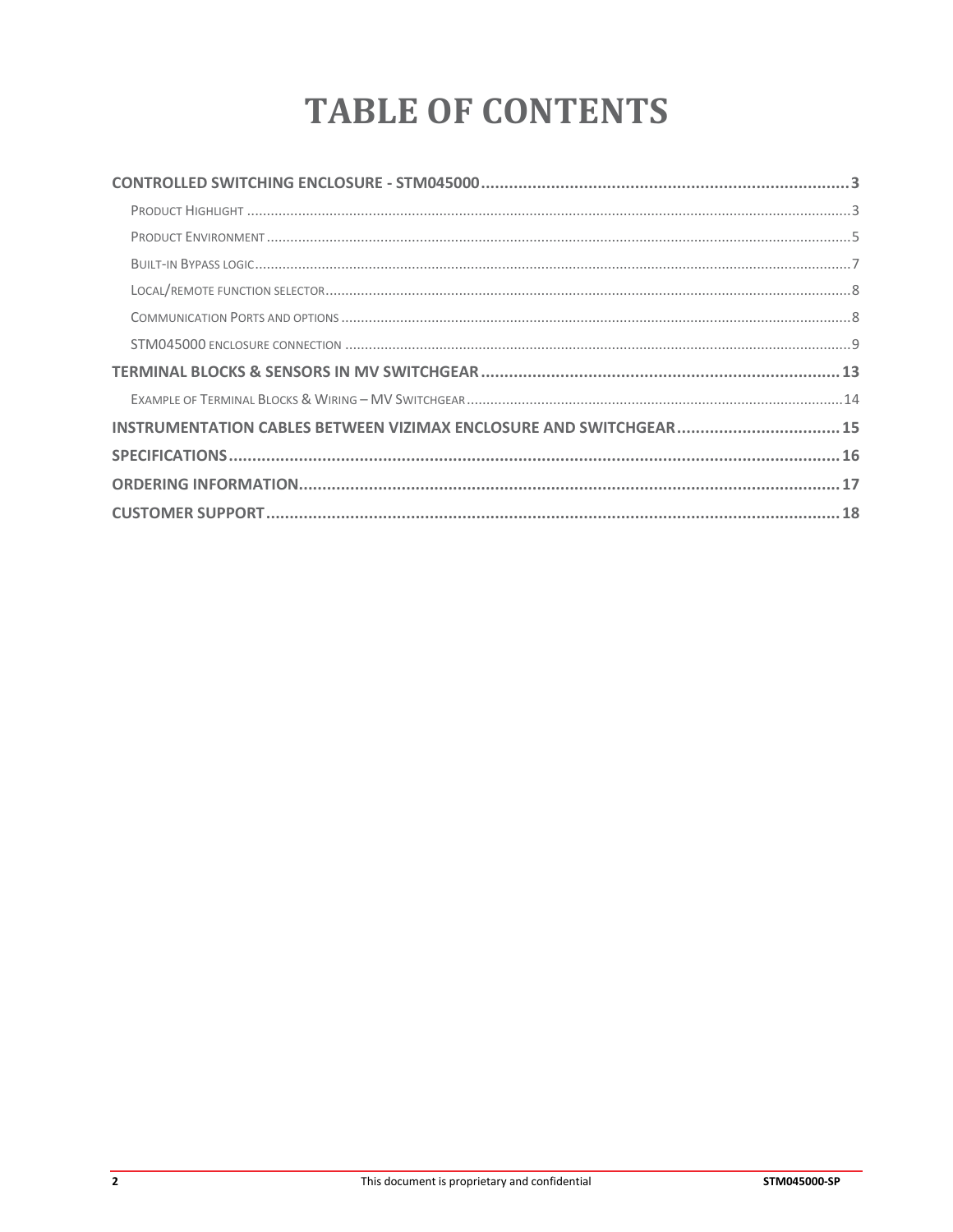# <span id="page-2-0"></span>**CONTROLLED SWITCHING ENCLOSURE - STM045000**

# **PRODUCT HIGHLIGHT**

<span id="page-2-1"></span>The VIZIMAX Controlled Switching Enclosure - STM045000 – is a ready to use, control solution for 1, 2 or 3 phase, indoor or outdoor MV switchgear or MV poles, with spring-loaded or electromagnetic mechanisms. It improves the switching of multiple load types.

|                           | <b>MV Switchgear types</b>               |                                         |              |
|---------------------------|------------------------------------------|-----------------------------------------|--------------|
| <b>Switched Loads</b>     | 1-p operated or<br>single-phase<br>poles | 3-p operated<br>with<br>pole staggering | 3-p operated |
| <b>Capacitor banks</b>    | ⊠                                        | ⊠                                       |              |
| <b>Harmonic filters</b>   | ☑                                        | ☑                                       |              |
| <b>Shunt reactors</b>     | ⊠                                        | ☑                                       |              |
| <b>Power transformers</b> | ☑                                        |                                         | ⊠            |
| <b>Power cables</b>       | ☑                                        |                                         |              |

# **Benefits**:

- Power transformers: mitigate inrush currents, voltage dips, dissipated energy and stresses, reduce transients, improve power quality and power grid stability
- Capacitors, filters, reactors, cables: transient-free switching, optimal service life of apparatuses and connected equipment
- Reactive loads for Volt/Var/PF control and hybrid SVC/Statcom: turn your reactor into a 'Flexible AC Transmission System' by enabling the fast-switching of capacitors and filters. No service interruption, no delay between operations.
- Grid code compliance and Grid resilience: energize power transformers and meet the requirements of Distribution System Operators without any special design nor special transformers
- Integration of RES wind, solar, hydro, biomass…: allow DSOs, power producers, project developers, manufacturers (WTGs, PV solar inverters, BESS…) to maximise the use of existing grid infrastructures and power equipment
- Industry, Transportation, Railway, Large energy consumers: ultimate preservation of MV power transformers, switchgear and sensitive equipment in power infrastructures, compliance with grid codes, improved power quality. For transformers in rectifiers, inverters, drives, power supplies and other power electronics, for EAF, AC & DC traction…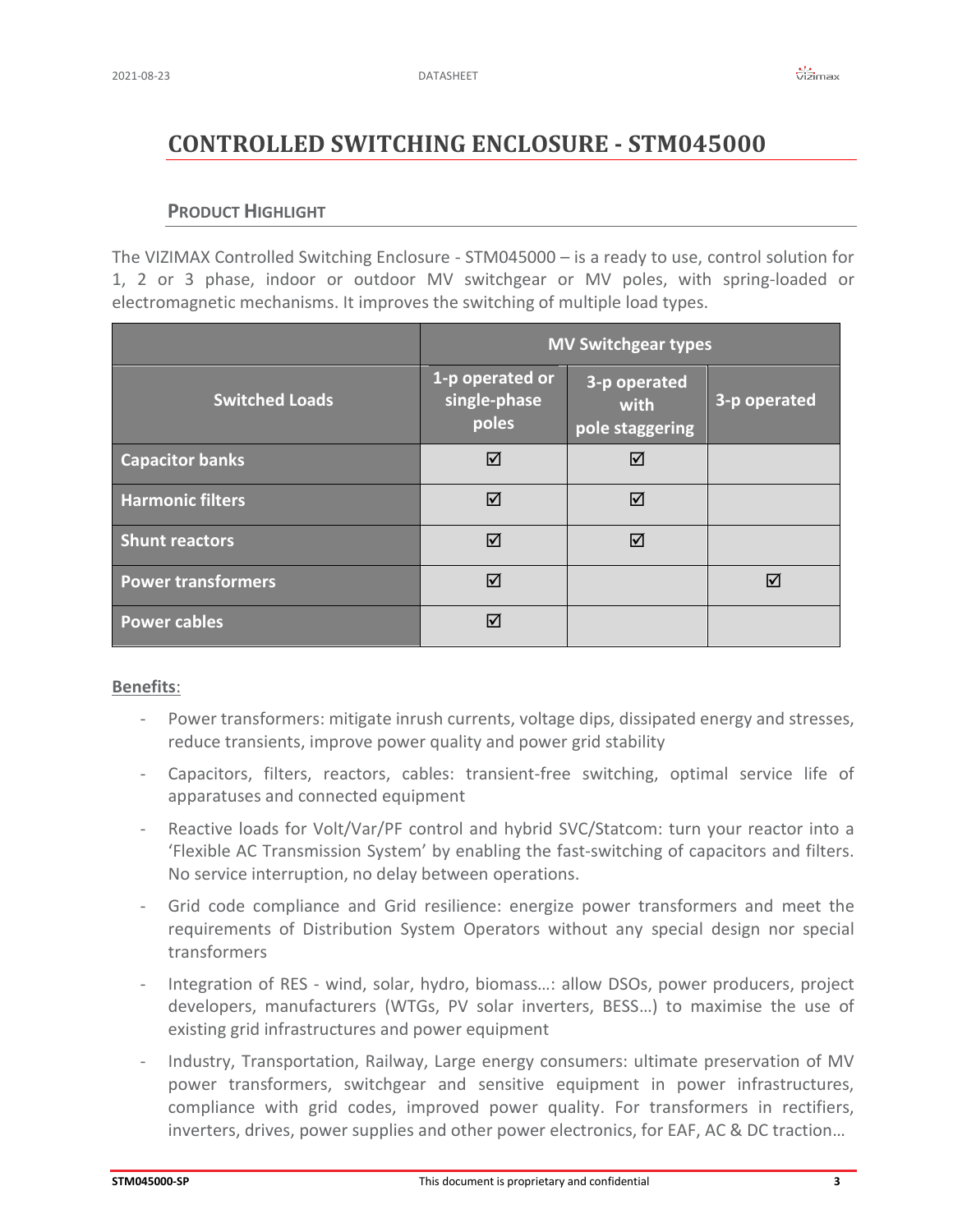# **The STM045000 cabinet**:

- Construction: painted steel enclosure (L 500 x H 500 x D 250mm) for wall mount, indoor installation, bottom cable gland plate, panel mount controller, hinged door.
- Terminals suitable for 1, 2, or 3 independent single-phase poles, for 1-p operated switchgear, for 3-p operated apparatuses, for two-phase switchgear…etc.
- Multi-voltage, potential free and isolated SSR outputs (3x Close and 3x Open) for Controlled CLOSE, Controlled OPEN operations.
- Built-in Bypass logic: Controlled / Bypassed mode selector on front panel (pad lockable), system health relay output (dry contact). External (uncontrolled) OPEN operations are performed when bypassed (External CLOSE can be authorised by jumper selection).
- Terminals for: DC power supply input (from MV switchgear of from a substation DC power supply), digital I/Os, current and voltage measurements.
- Versatile sensor inputs: 1Amp or 5Amp current transformers, MV or LV voltage measurement transformers: 100/√3 VAC up to 200VAC, low energy analog (LEA/LPIT) resistive or capacitive voltage dividers, 0 to 20VAC.
- Cabinet delivered after March  $1^{st}$ , 2021 includes Native IEC61850 MMS Server Ed.2 protocol with 'Local / remote' function selector on the cabinet door.
- Optional communication connectivity (100BASE-TX or 100BASE-FX connectivity) and timesynchronization (IRIG-B) Please refer to the smart coding document.

# **Built-in controller**:

- Extreme ruggedness: designed for HV and MV power substations, -40°C to +70°C operating temperature range
- Local/remote web-based operation interface: event journals, statuses and alarms, dashboard, system menu. The last 500 events are stored with waveforms when relevant.
- Waveform recording: Review via VIZIMAX's Waveform Analyzer or COMTRADE export.

**COMPLIANCE AND CERTIFICATIONS** 





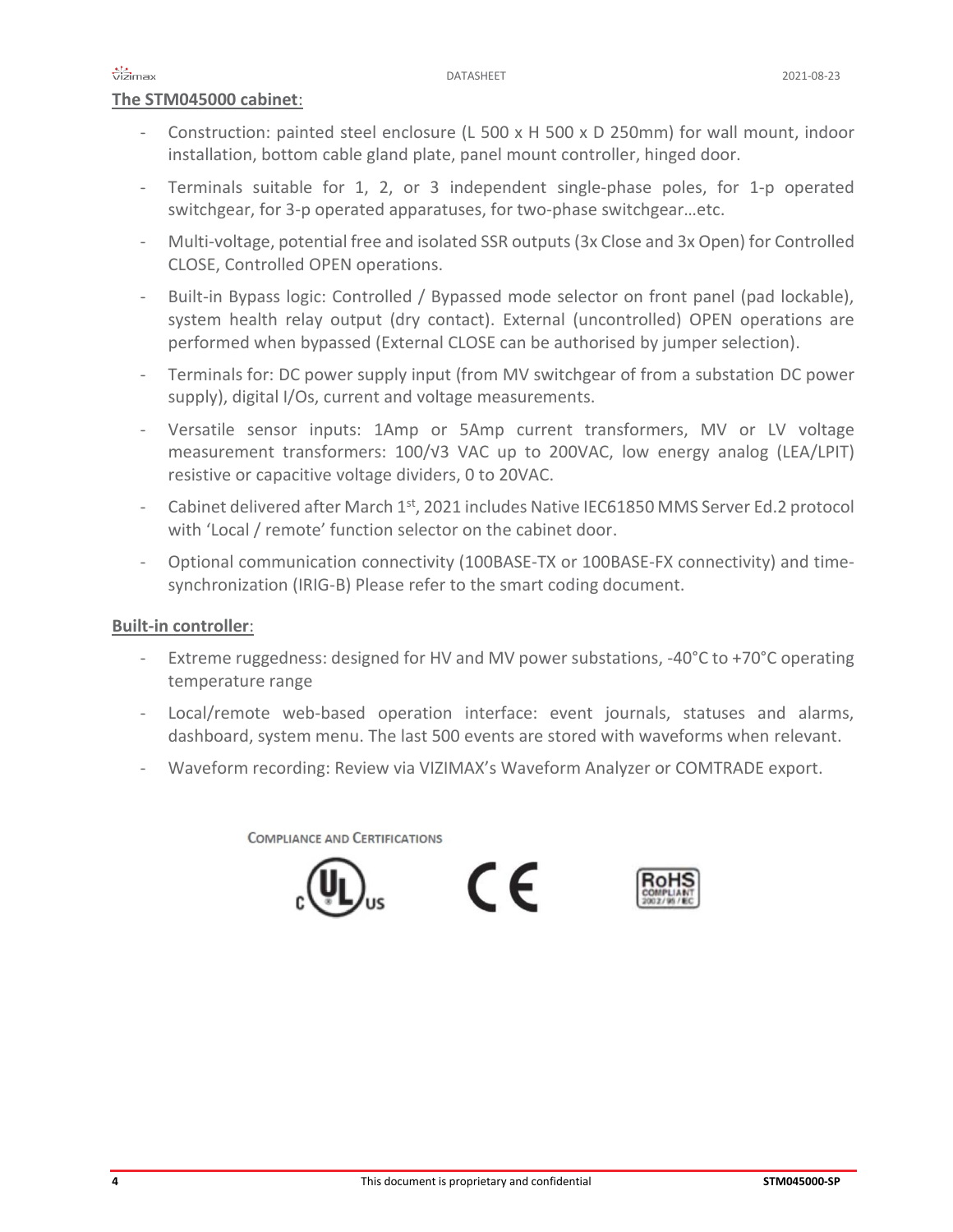# **PRODUCT ENVIRONMENT**

<span id="page-4-0"></span>The VIZIMAX Controlled Switching Enclosure - STM045000 – accommodates a variety of MV switchgear types and environments:

- **Discharged capacitor banks**
- **Discharged harmonic filters**
- **Shunt reactors**
	- Measurements & sensors:
		- $\triangleright$  One (1) voltage
		- $\triangleright$  Three (3) currents
		- ➢ Ambient temperature where relevant



### Discharged capacitor bank Shunt reactor Power Switchger Reactive system Load source  $52a$ IA **IB IC** Local/Remote  $\odot$ 833333 commands DC Power supply Open cmd Temperature Close cmd sensor O **Bypass cmd Health contact** Remote  $\odot$ ∍  $\bullet$

- **Power transformers**

**(with residual flux calculation)**

- Measurements & sensors:
	- $\triangleright$  Four (4) voltages
	- ➢ Three (3) currents
	- ➢ Ambient temperature where relevant



- **Partially charged capacitor banks**
- **Partially charged harmonic filters (with fast-switching)**
	- Measurements & sensors:
		- $\triangleright$  Three (3) voltages
		- $\triangleright$  Three (3) currents
		- ➢ Ambient temperature where relevant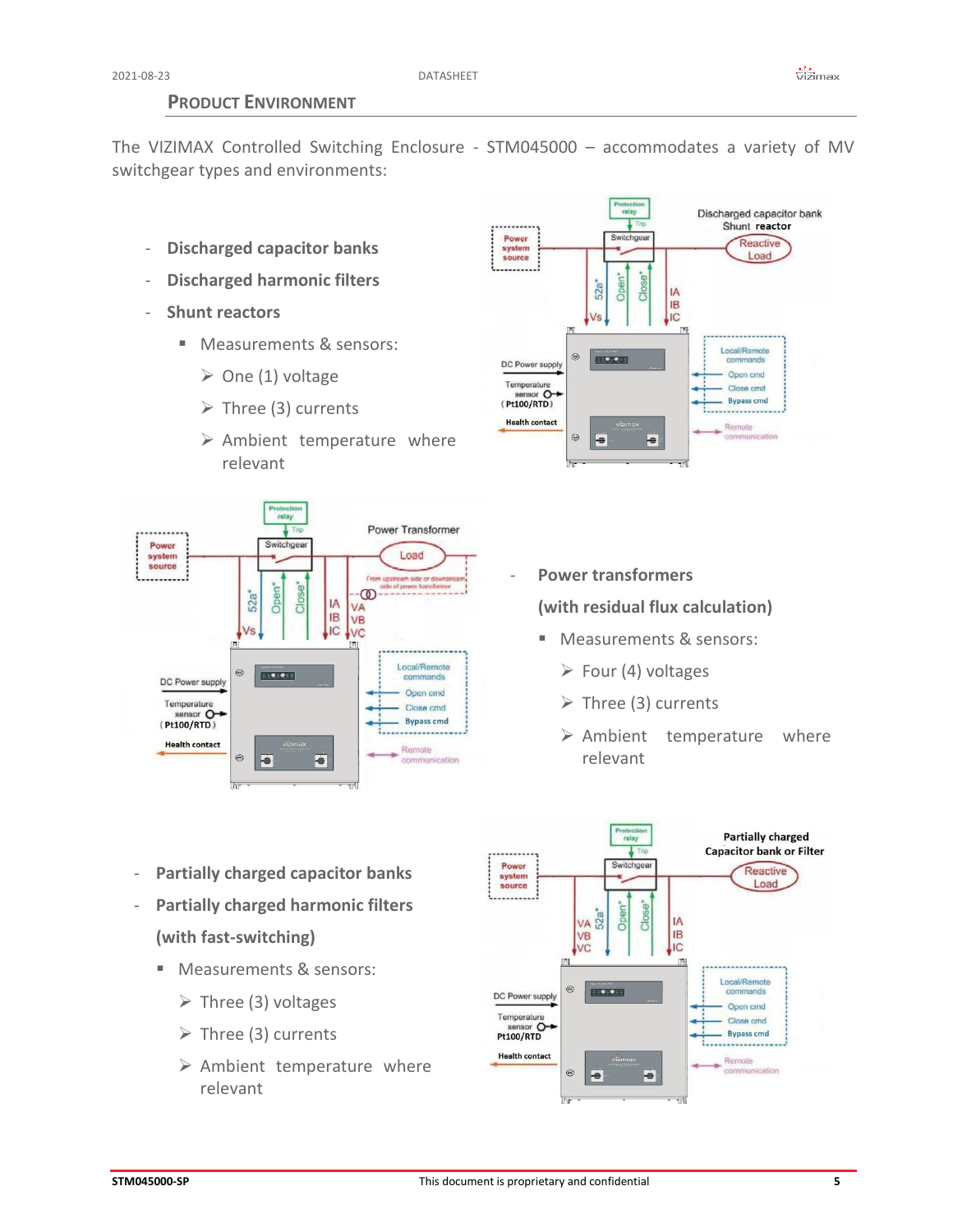# **Example 1**

Control of 3-pole operated MV switchgear or RMU for energizing a power transformer. Voltage measurement via resistive dividers on the feeder side (x1) and on the load side (x3), plus dedicated current transformers (x3):



# **Example 2**

Control of three single-phase VCBs (vacuum C/Bs) for filter or capacitor bank switching, with fastswitching mode. Voltage measurements via magnetic/inductive VTs on the feeder side (x3), plus dedicated current transformers (x3):

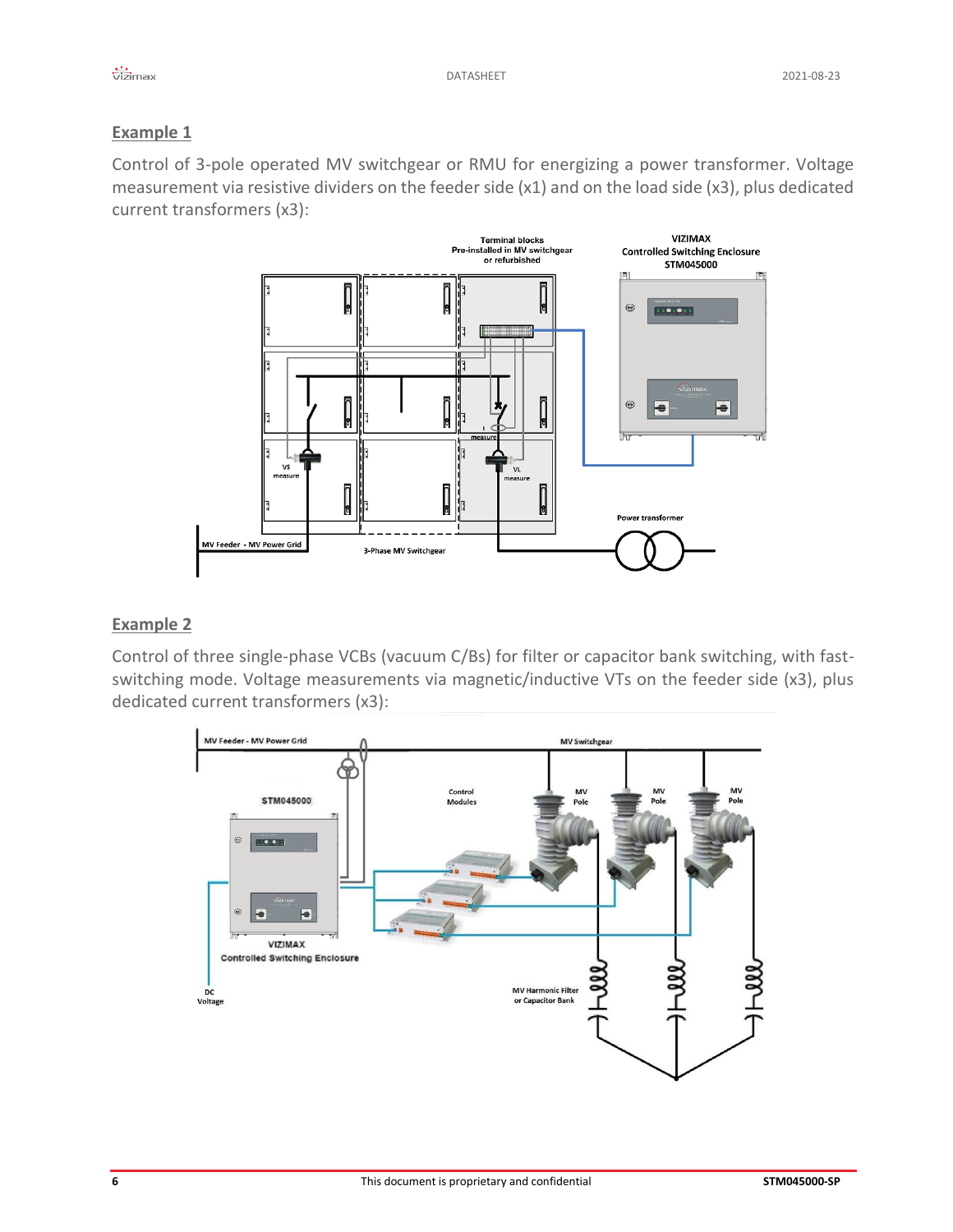# **BUILT-IN BYPASS LOGIC**

<span id="page-6-0"></span>The VIZIMAX Controlled Switching Enclosure - STM045000 – includes a bypass logic being activated through several modes.

Once the bypass mode is activated, Open / Close commands are processed as 'external' uncontrolled commands.

**Note: the switchgear Close operation when bypassed can be enabled by jumper selection**.

- **Automatic bypass mode**:

The SynchroTeq controller is automatically bypassed if a system failure or an operational fault condition is detected and reported on the signalization relay output 'R4'.

- **Remote bypass mode** (by DI via the 'CSD Enable' input, or by web command): The SynchroTeq controller is forced 'Out of Service' / 'Bypassed' when the 'CSD Enable' contact input circuit is opened or when an 'Out of Service' command is sent by the commissioning tool (VCT) or through the IEC61850 MMS protocol (if activated).
- **Manual bypass**:

The SynchroTeq unit can be manually bypassed using the 'Bypassed/Controlled' selector on the front panel. The 'Bypassed/Controlled' selector is padlockable.



FIGURE 1 FRONT PANEL PADLOCKABLE BYPASS SELECTOR

# **PASSIVE BYPASS OPTION**

With no impact on the price, the passive bypass option (see options) makes it possible to operate the switchgear-C/B even though the connected STM045000 cabinet is unpowered or defective.

NOTE: when specifying this passive configuration, equipment issuing the OPEN and CLOSE command must be able to supply and sustain up to 3 switchgear coil currents.

This option must be specified in the smart coding form when ordering the STM045000 enclosure.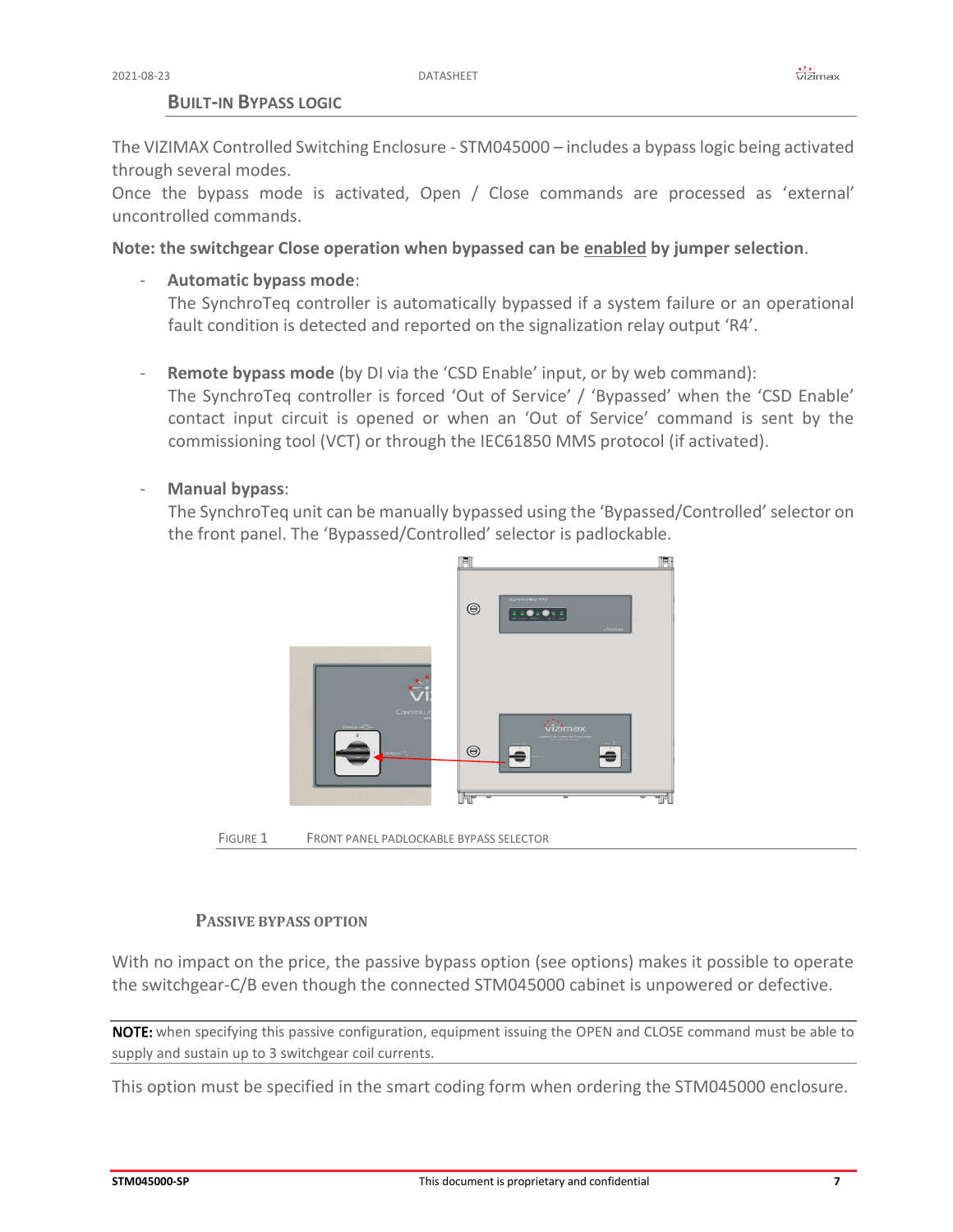# **LOCAL/REMOTE FUNCTION SELECTOR**

<span id="page-7-0"></span>A front panel padlockable selector allows to manually set the unit in 'Local or Remote' mode.

This selector activates both:

- The front panel cabinet in local mode (Only SynchroTeq buttons are enabled, depending on the parameterization)
- The 'local mode' of the native IEC61850 MMS Server Ed.2 protocol.



# <span id="page-7-1"></span>**COMMUNICATION PORTS AND OPTIONS**

The SynchroTeq MV controller in the VIZIMAX Controlled Switching enclosure - STM045000 – features two (2) 100BASE-TX Ethernet ports (RJ45 connectors).

The following options are available:

**STAMMST00 - 100BASE-FX communication port:** one 100BASE-FX / multimode fiber-optic interface with ST connectors.

**RWK000016 - SynchroTeq Communication Module:** one 100BASE-TX port (RJ45) + one 100BASE-FX / multimode fiber optic port (ST connectors) + two serial ports. Supported protocols: IEC61850 Server Ed.1, Modbus Slave (TCP and RTU), DNP3 Slave.

Both options are mounted in the STM045000 cabinet, and they are mutually exclusive. They are installed at VIZIMAX factory and must be ordered with the STM045000 enclosure. Please refer to the STM045000 smart coding form.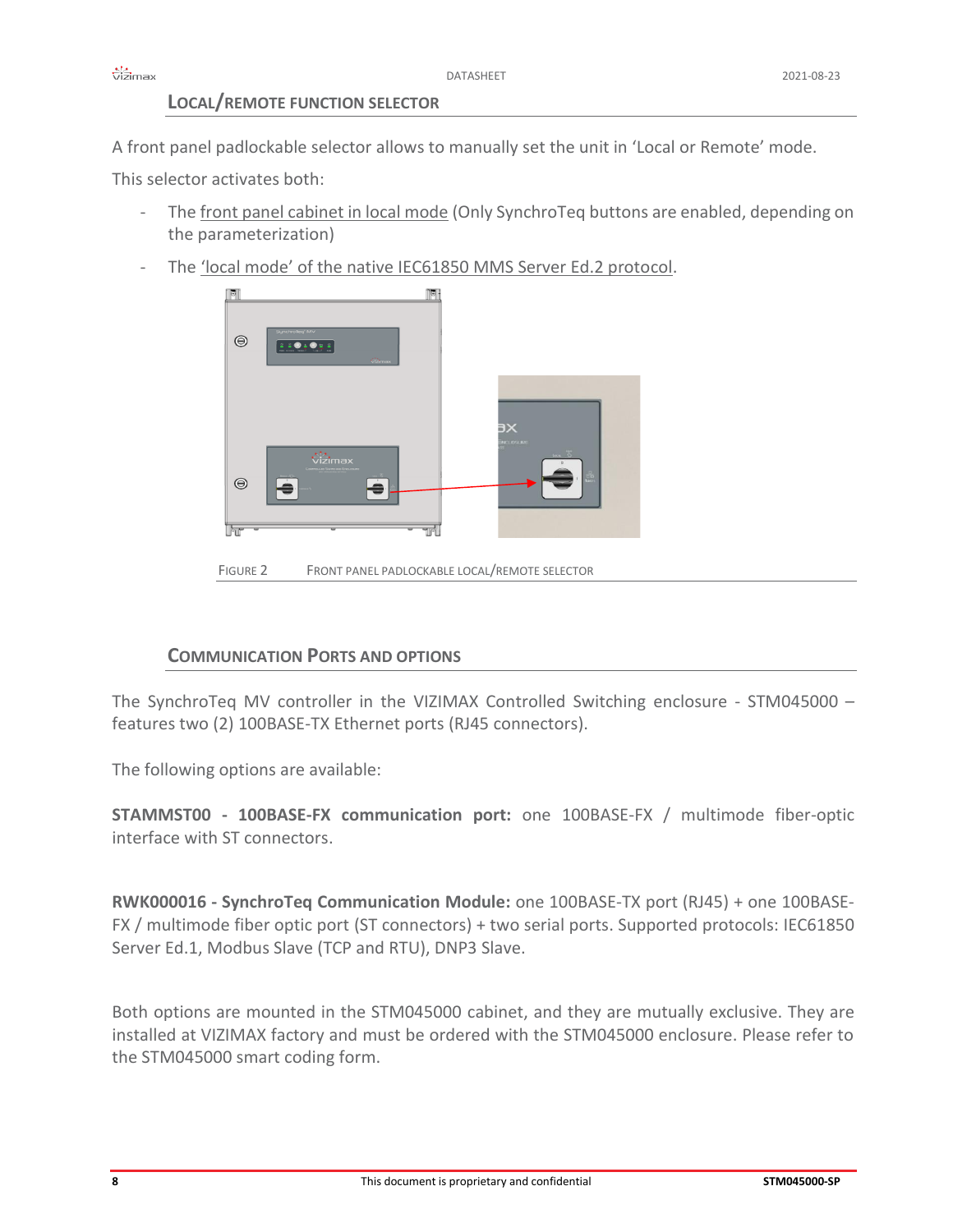# **STM045000 ENCLOSURE CONNECTION**

<span id="page-8-0"></span>The interconnection between the VIZIMAX STM045000 enclosure and the MV switchgear is achieved using instrument cables, connected to the MV switchgear bays / to the switchgear control modules and to the terminal blocks in the STM045000 enclosure.



The STM045000 enclosure is equipped with terminal blocks that accommodates the digital inputs / outputs and measurements for three-phase, 3-pole operated or 1-pole operated MV switchgear as well as for MV configurations made of one, two or three single-phase pole(s).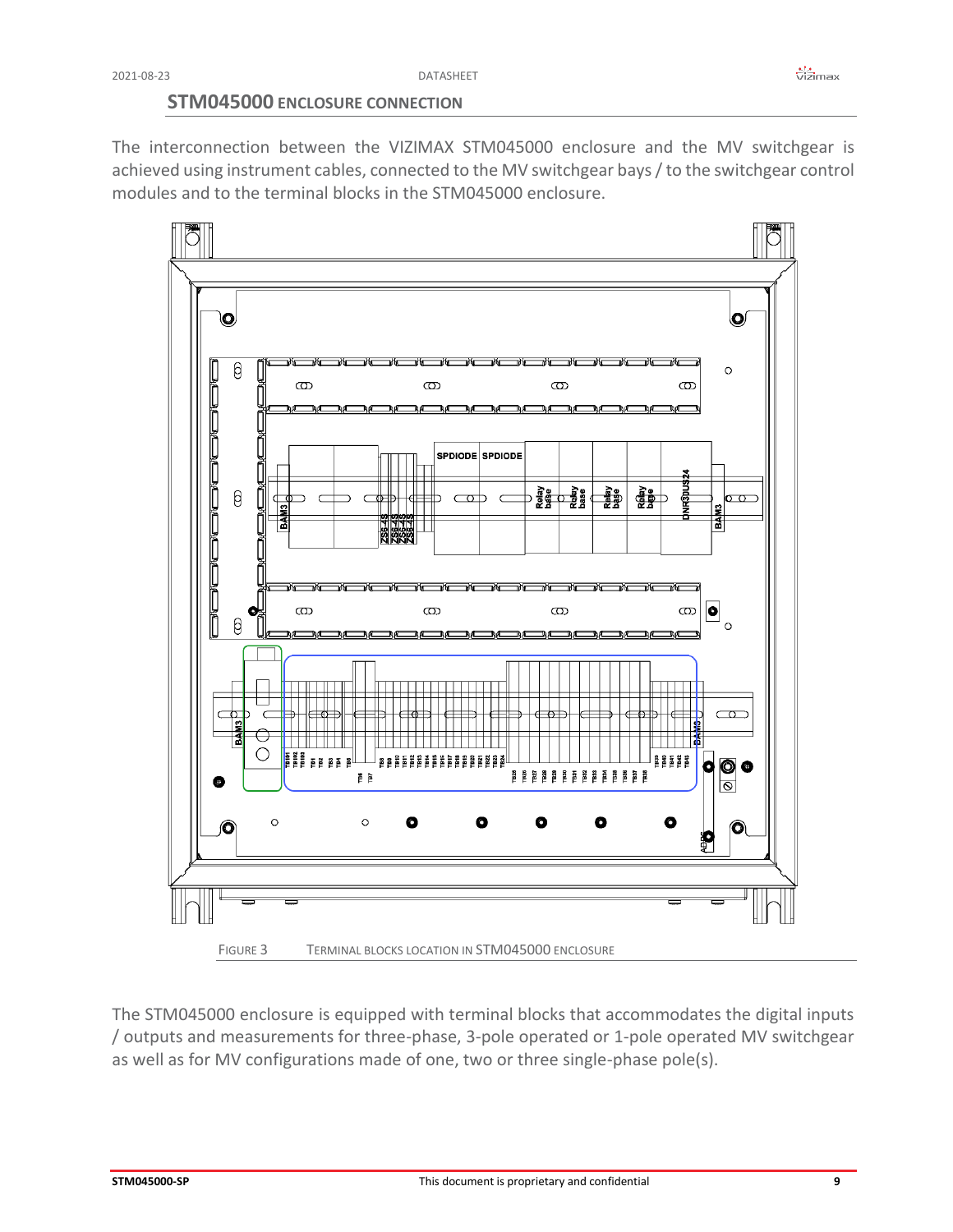# **STM045000 TERMINAL BLOCKS IDENTIFICATION**

The VIZIMAX Controlled Switching Enclosure - STM045000 – includes the following terminals.

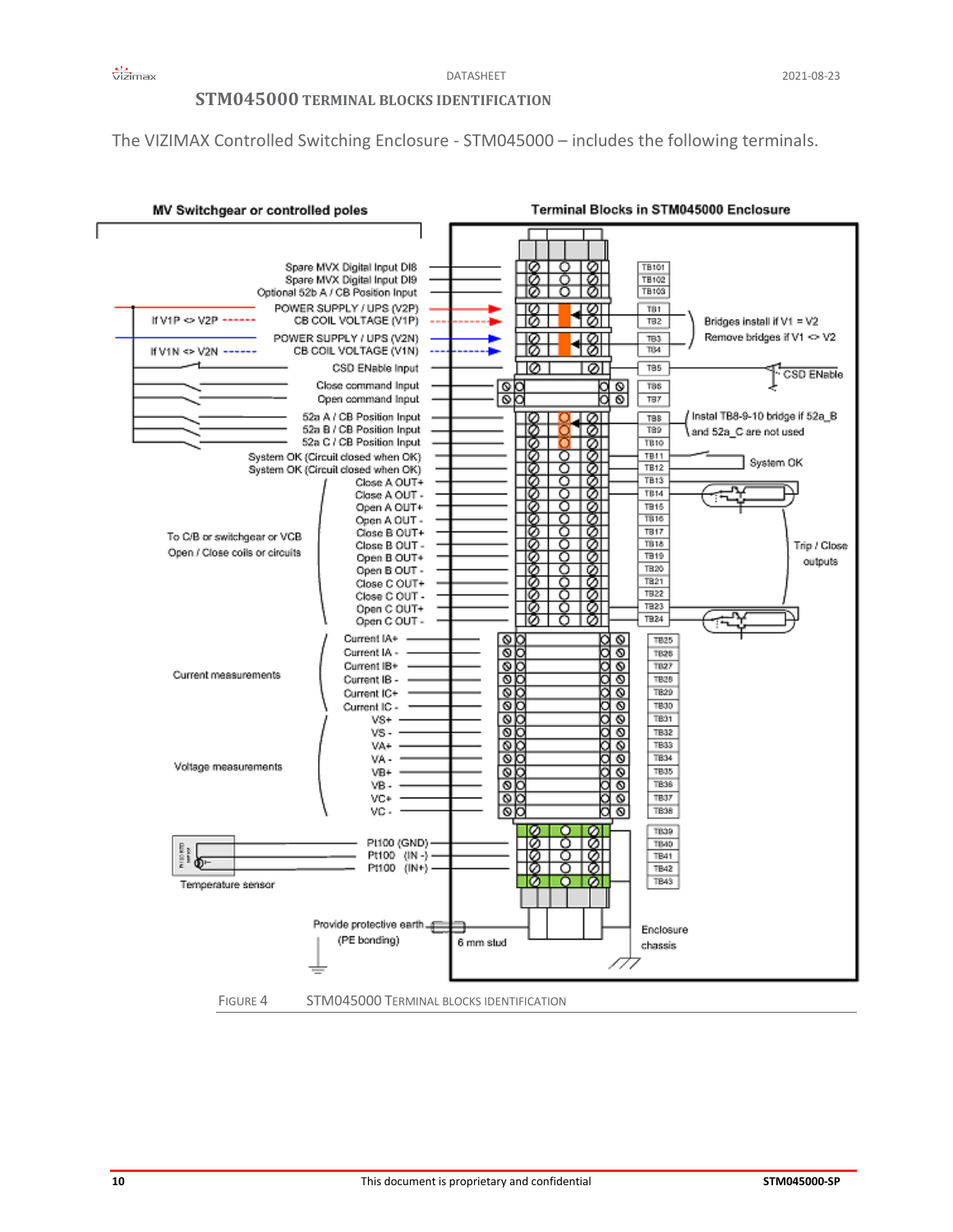### 2021-08-23 DATASHEET

# Table 1 below provides VIZIMAX STM045000 terminal blocks wiring identification.

# TABLE 1 STM045000 TERMINAL BLOCKS IDENTIFICATION

| <b>Terminal</b><br><b>Block Id</b> | <b>Signal Name</b>    | <b>Description</b>                           | <b>Note</b>                             |
|------------------------------------|-----------------------|----------------------------------------------|-----------------------------------------|
| TB101                              | Spare_MVX_DI8(+)      | Spare Digital input SynchroTeq MVX - DI8 (+) |                                         |
| TB102                              | Spare_MVX_DI9(+)      | Spare Digital input SynchroTeq MVX - DI9 (+) |                                         |
| TB103                              | Opt_52b_A             | 52b / CB position contact input (Phase A)    | Optional signal                         |
|                                    | Spacer                |                                              |                                         |
| TB1                                | $V2P (+)$             | Power supply to STM045000 (+)                | TB1-TB2 bridged                         |
| TB <sub>2</sub>                    | $V1P (+)$             | CB Coil Voltage monitoring (+)               | See Note 1                              |
|                                    | Spacer                |                                              |                                         |
| TB <sub>3</sub>                    | $V2N(-)$              | Power supply to STM045000 (-)                | TB3-TB4 bridged                         |
| TB4                                | $V1N(-)$              | CB Coil Voltage monitoring (-)               | See Note 2                              |
|                                    | Spacer                |                                              |                                         |
| TB <sub>5</sub>                    | <b>CSD EN</b>         | CSD Enable input signal (Active "high")      | See Note 3                              |
| TB <sub>6</sub>                    | CLOSE_CMD             | <b>CLOSE Command input</b>                   | With test plug and<br>disconnect switch |
| TB7                                | OPEN_CMD              | <b>OPEN Command input</b>                    | With test plug and<br>disconnect switch |
| TB8                                | 52a A/CB position     | 52a / CB position contact input (Phase A)    |                                         |
| TB <sub>9</sub>                    | 52a B/CB position     | 52a / CB position contact input (Phase B)    | See Note 4                              |
| <b>TB10</b>                        | 52a C/ CB position    | 52a / CB position contact input (Phase C)    |                                         |
| <b>TB11</b>                        | System OK<br>(common) | SynchroTeq MV System OK - Dry contact        |                                         |
| <b>TB12</b>                        | System OK (NO)        | (System OK = Contact is closed)              |                                         |
| <b>TB13</b>                        | Close A OUT+          | CLOSE coil driver outputs (Phase A)          |                                         |
| TB14                               | Close A OUT-          |                                              |                                         |
| <b>TB15</b>                        | Open A OUT+           | OPEN coil driver outputs (Phase A)           |                                         |
| <b>TB16</b>                        | Open A OUT-           |                                              |                                         |
| <b>TB17</b>                        | Close B OUT+          |                                              |                                         |
| <b>TB18</b>                        | Close B OUT-          | CLOSE coil driver outputs (Phase B)          |                                         |
| <b>TB19</b>                        | Open B OUT+           |                                              |                                         |
| <b>TB20</b>                        | Open B OUT-           | OPEN coil driver outputs (Phase B)           |                                         |
| <b>TB21</b>                        | Close C OUT+          |                                              |                                         |
| <b>TB22</b>                        | Close C OUT-          | CLOSE coil driver outputs (Phase C)          |                                         |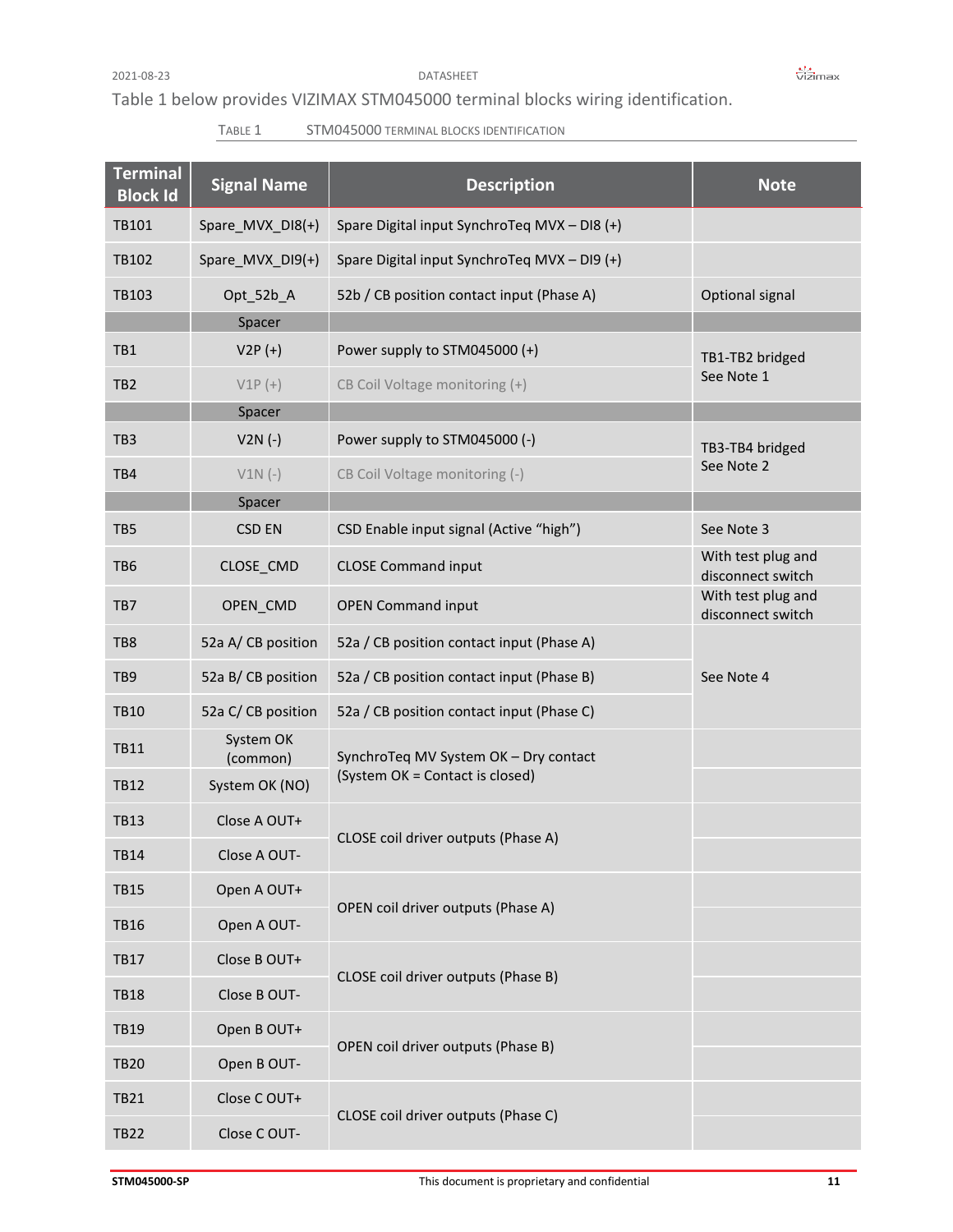| <b>Terminal</b><br><b>Block Id</b> | <b>Signal Name</b> | <b>Description</b>                                         | <b>Note</b>                                 |
|------------------------------------|--------------------|------------------------------------------------------------|---------------------------------------------|
| <b>TB23</b>                        | Open COUT+         |                                                            |                                             |
| <b>TB24</b>                        | Open COUT-         | OPEN coil driver outputs (Phase C)                         |                                             |
|                                    | Spacer             |                                                            |                                             |
| <b>TB25</b>                        | Current IA+        | Current input, phase A                                     | With test plug and<br>disconnect switch and |
| <b>TB26</b>                        | <b>Current IA-</b> |                                                            | shorting bar                                |
| <b>TB27</b>                        | Current IB+        | Current input, phase B                                     | With test plug and<br>disconnect switch and |
| <b>TB28</b>                        | Current IB-        |                                                            | shorting bar                                |
| <b>TB29</b>                        | Current IC+        | Current input, phase C                                     | With test plug and<br>disconnect switch and |
| <b>TB30</b>                        | Current IC-        |                                                            | shorting bar                                |
|                                    | Spacer             |                                                            |                                             |
| <b>TB31</b>                        | $VS (+)$           | Source Voltage input (phase A)                             | With test plug and<br>disconnect switch     |
| <b>TB32</b>                        | $VS(-)$            |                                                            |                                             |
| <b>TB33</b>                        | $VA (+)$           | Load Voltage input, (phase A)                              | With test plug and                          |
| <b>TB34</b>                        | $VA (-)$           |                                                            | disconnect switch                           |
| <b>TB35</b>                        | $VB (+)$           | Load Voltage input (phase B)                               | With test plug and<br>disconnect switch     |
| <b>TB36</b>                        | $VB(-)$            |                                                            |                                             |
| <b>TB37</b>                        | $VC(+)$            | Load Voltage input (phase C)                               | With test plug and<br>disconnect switch     |
| <b>TB38</b>                        | $VC(-)$            |                                                            |                                             |
|                                    | Spacer             |                                                            |                                             |
| <b>TB39</b>                        | <b>GROUND</b>      | Ground                                                     |                                             |
| <b>TB40</b>                        | Pt100 PE           | Pt100 RTD sensor common to P.E. ground                     | See Note 5                                  |
| TB41                               | Pt100 S-           | Pt100 RTD sensor common to measurement input               | See Note 5                                  |
| <b>TB42</b>                        | Pt100 S+           | Pt100 RTD + wire connected to measurement input            | See Note 5                                  |
| <b>TB43</b>                        | <b>GROUND</b>      | Ground                                                     |                                             |
| Protective Earth (GND / PE)        |                    | Enclosure chassis to be bonded to External Ground Stud 6mm |                                             |

Note 1: if the coil voltage differs from power supply voltage a) remove the bridge TB1-TB2, then b) connect the C/B coil voltage (+) to TB2.

Note 2: if the coil voltage differs from power supply voltage a) remove the bridge TB3-TB4, then b) connect the C/B coil voltage (-) to TB4.

Note 3: CSD\_Enable input in series with the Bypass switch on the STM045000's front panel (internally wired to STMVX DI4 input). Connect TB5 to TB1 (V2P) if the remote Bypass control input is not used.

Note 4: For proper operation of SynchroTeq MVX, all three 52a signals must be wired. Instal provided jumper to bridge TB8-9-10 terminals when using only 52a\_A.

Note 5: for 3 wires Pt100 RTD temperature sensor type.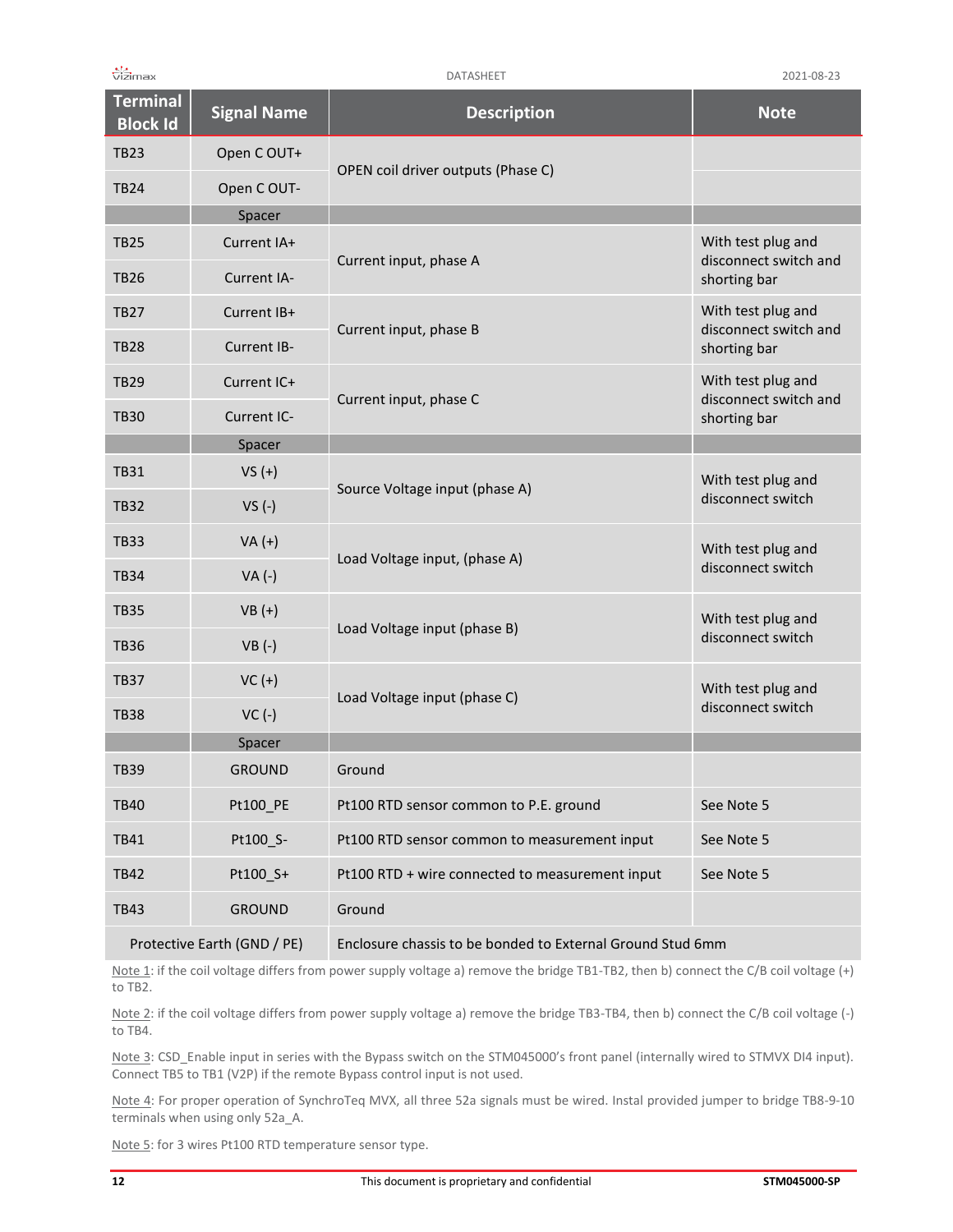# <span id="page-12-0"></span>**TERMINAL BLOCKS & SENSORS IN MV SWITCHGEAR**

When practically feasible and convenient a suitable terminal block will be integrated in the controlled MV switchgear (LV compartment) for its connection to the VIZIMAX Controlled Switching Enclosure - STM045000. This terminal block shall be personalized depending on the installation settings and switchgear configuration.

Example - Control of a 3-pole (simultaneous) operated MV switchgear for energizing a power transformer:

# **Power sources**:

- Main switchgear power supply (V2): used for powering the STM045000 cabinet
- CB coil voltage (V1), when different than V2: for monitoring and compensation purposes.

# **Digital I/Os**:

- CSD Enable input (optional): remote control of the SynchroTeq unit's mode when the STM045000's front panel selector is on 'controlled' position.
	- $\circ$  ON = SynchroTeq is 'In-service' = controlled switching
	- $\circ$  OFF = SynchroTeq is 'Out-of-service' = SynchroTeq is Bypassed = random switching
	- o Connect TB5 to TB1 (or TB2 if V1=V2) if the remote control is unused.
- Close command input
- Open command input
- One (1) 52a input: CB position contact (jumper on TB8-9-10 must be installed)
- System OK output: relay output, health status. Contact closed = system OK
- One (1) Close OUT: power output, CLOSE coil driver
- One (1) Open OUT: power output, OPEN/TRIP coil driver

# **Measurement transformers**:

- V Source Feeder or power grid voltage:
	- $\circ$  One (1) voltage measurement Phase A only.
	- o Measurement device: magnetic PT/VT, capacitive divider, resistive divider.
	- o Dual range: traditional instrument transformer (0 to 200VAC) or Low Energy Analog "LEA/LPIT" (0 to 20VAC)
- Load Currents:
	- o Three (3) current measurements Phases A, B, C.
	- $\circ$  Current measurement can be done upstream or downstream of the C/B.
	- o 1Amp or 5Amp, from inductive current transformer cores.
- V Load Load side/transformer voltages:
	- o Three (3) voltage measurements Phases A, B, C.
	- o Measurement device: magnetic PT/VT, capacitive divider, resistive divider.
	- o Dual range: traditional instrument transformer (0 to 200VAC) or Low Energy Analog "LEA/LPIT" (0 to 20VAC)

# **Analog I/O**:

- Internal switchgear temperature:
	- $\circ$  Pt100 / RTD sensor Three wires type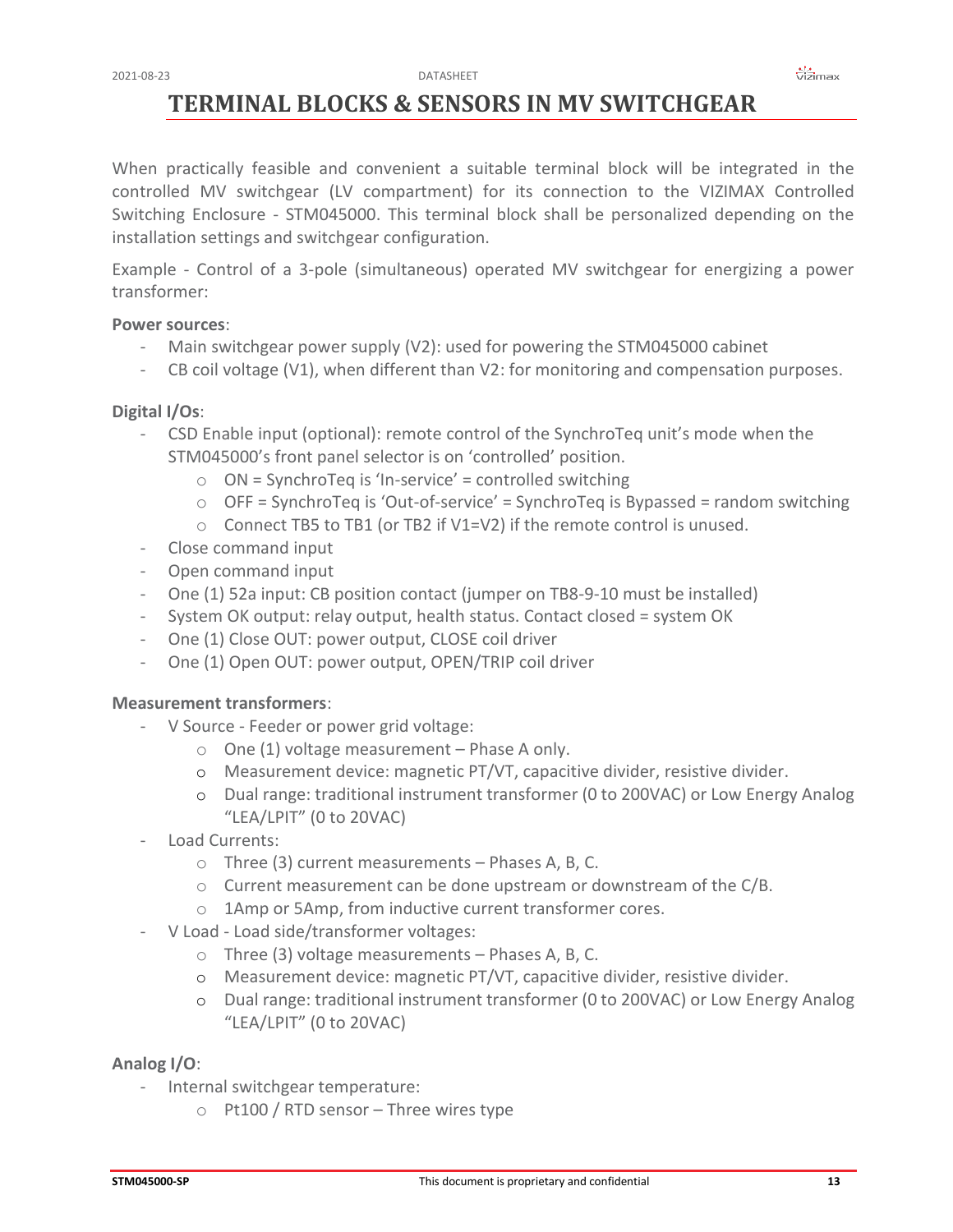# **EXAMPLE OF TERMINAL BLOCKS & WIRING – MV SWITCHGEAR**

# <span id="page-13-0"></span>**Configuration example:**

- Three (3) simultaneous pole operated (gang operated) MV switchgear
- MV switchgear with four (4) resistive dividers
- Switchgear coil voltage *matching* the main switchgear's power supply voltage (V1 = V2)
- CSD ENable: control from MV switchgear.



### MV Switchgear - Suggested terminal block - Installs in LV compartment

# **Notes:**

- The PT100 RTD sensor preferably installs in the 'breaking section' (enclosure of the controlled C/B) in the MV switchgear.

Please refer to the STM045000 User Guide for more examples.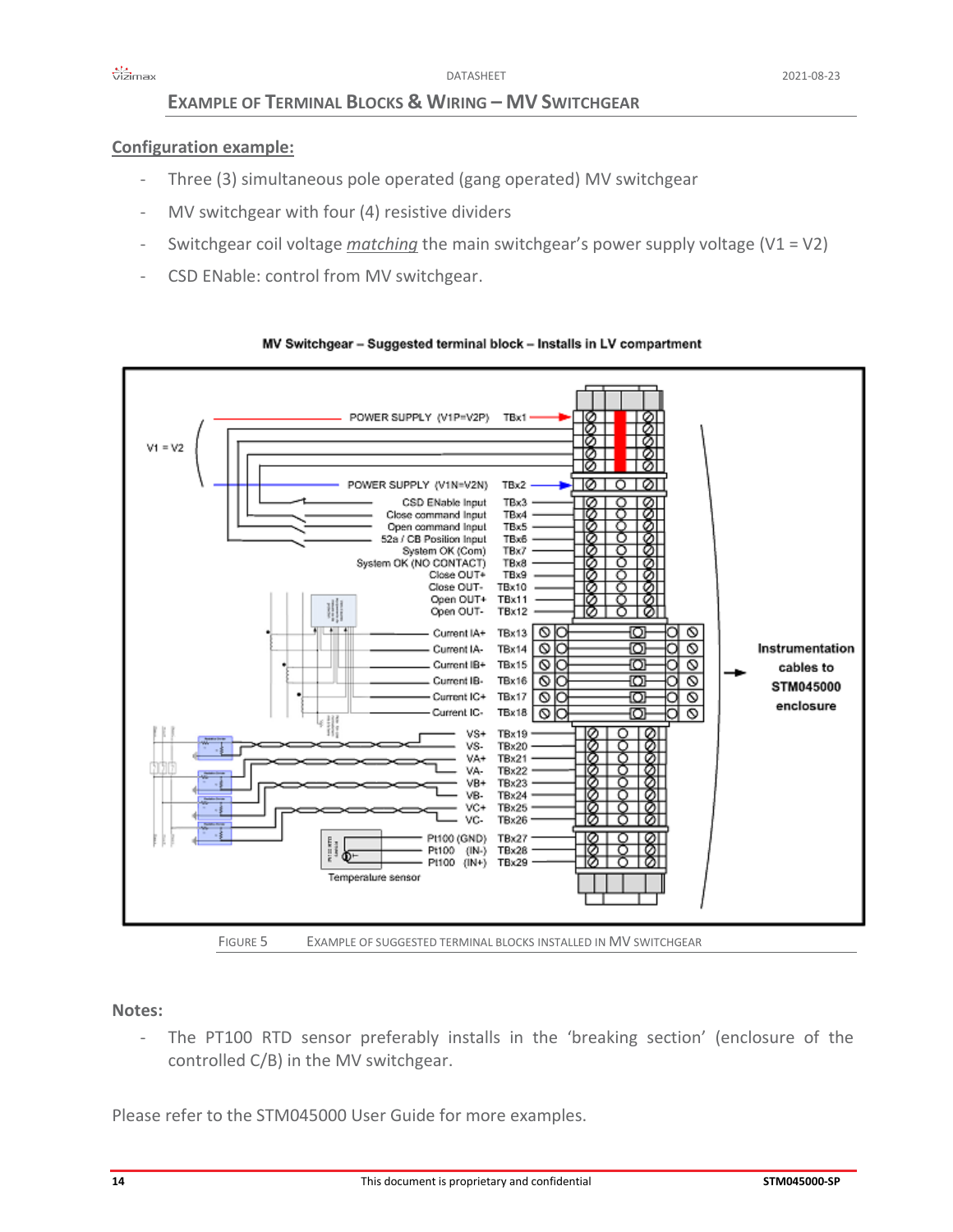

# <span id="page-14-0"></span>**INSTRUMENTATION CABLES BETWEEN VIZIMAX ENCLOSURE AND SWITCHGEAR**

The instrumentation cables, supplied by the customer or its electrical contractor or system integrator, are used to connect the VIZIMAX Controlled Switching Enclosure - STM045000 - to the controlled medium voltage switchgear bay.

The instrumentation cables required between the MV switchgear and the VIZIMAX Controlled Switching Enclosure are dictated by the switched load type and the internal switchgear configuration (pole operated type, voltage measurement device, coil monitoring power supply and CSD enable command).

Please refer to the STM045000 User Guide for more details.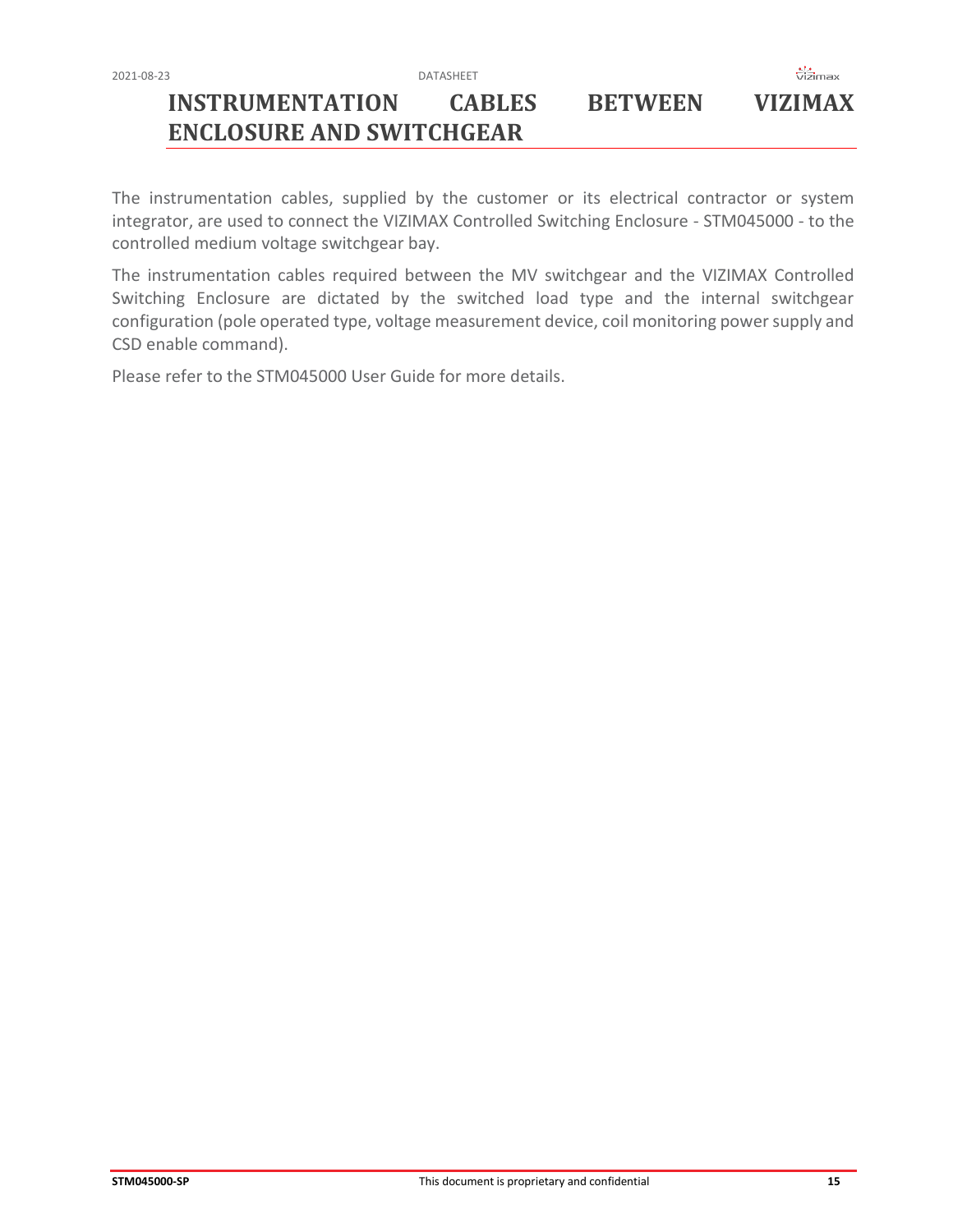# <span id="page-15-0"></span>**SPECIFICATIONS**

| <b>Characteristics</b>           | <b>Value</b>                  | Standards reference no. |
|----------------------------------|-------------------------------|-------------------------|
| Operating temperature            | $-40$ to $+70$ <sup>o</sup> C | IEC 61010-1             |
| Storage temperature              | $-50$ to $+85$ <sup>o</sup> C |                         |
| Power                            | 20W max.<br>(without option)  |                         |
| Maximum altitude                 | 2000 m                        |                         |
| Maximum Relative humidity (R.H.) | 95 % without condensation     | IEC 60068-2-30          |
| Enclosure                        | <b>IP54</b>                   |                         |
| Dimension (L-H-D)                | 500mm x 500mm x 250mm         |                         |
| Weight                           | 22.7 kg (50.0 lbs)            |                         |





NOTE: Please refer to SynchroTeq MV datasheet for SynchroTeq MV unit specifications.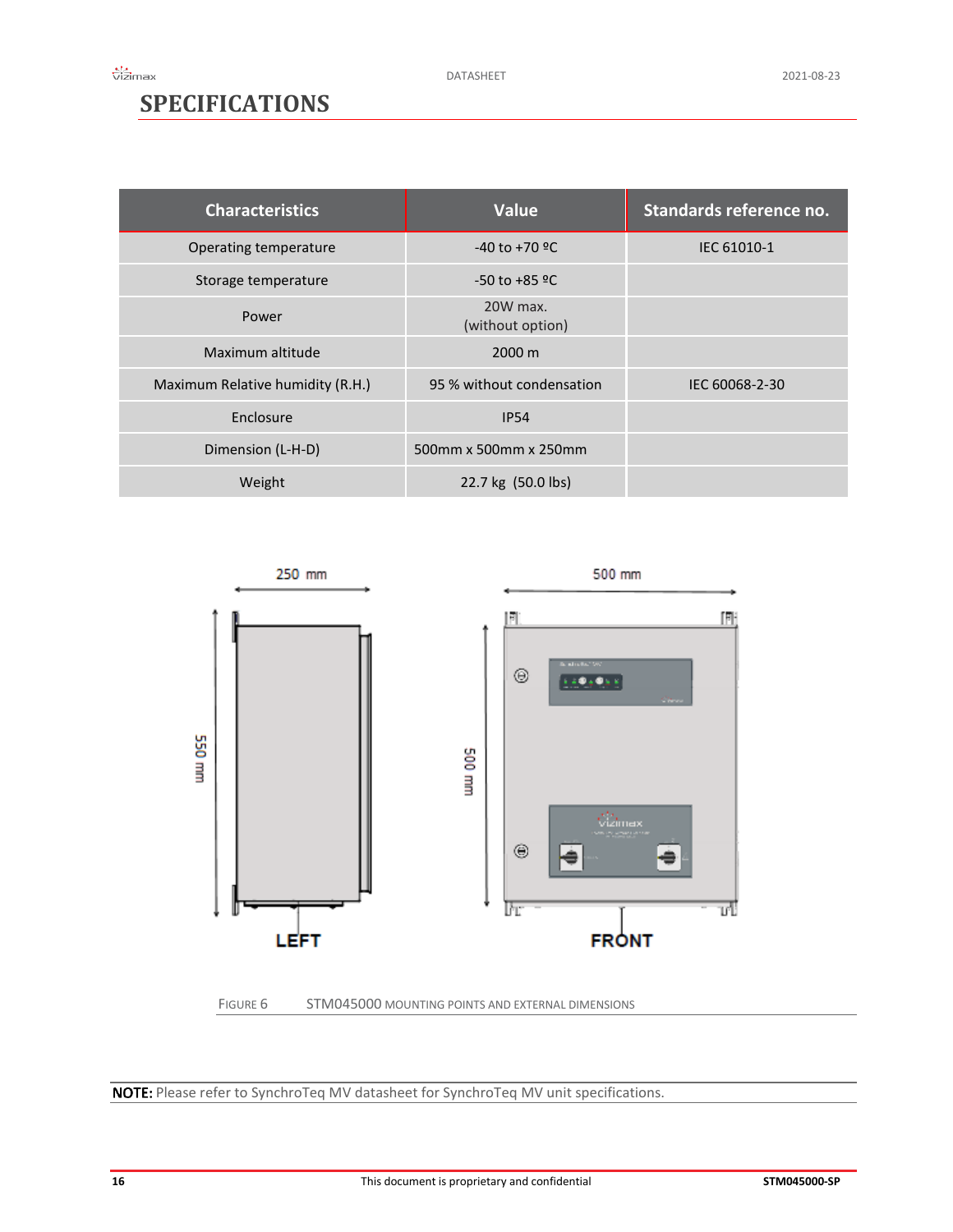# <span id="page-16-0"></span>**ORDERING INFORMATION**

**STM045000 Controlled Switching Enclosure:** This metal paint enclosure includes a SynchroTeq MV unit and a built-in Bypass logic, for controlled operations of MV switchgear.

Standard communication link: 100BASE-TX (copper Ethernet / RJ45 connector). Time synchronization via NTP-SNTP time server on Ethernet, via IEEE PTP 1588 clock source on Ethernet, or via manual synchronization from a connected computer.

Native connectivity: via IEC61850 MMS Server Ed.2 protocol.

To select ordering options such as, power supply voltage, bypass configuration, IRIG-B synchronization or communication options, please refer to the 'Smart Coding' document 'STM045000-SC' available on the VIZIMAX web site [https://VIZIMAX.com](https://vizimax.com/)

# **Power supply versions**:

- 24 VDC (20 VDC 35 VDC) or
- 48 VDC (36 VDC 72 VDC) or
- $\blacksquare$  110 VDC (70 VDC 140 VDC) or
- $\blacksquare$  125 VDC (70 VDC 140 VDC).

### **Bypass configurations**:

- Magnetic contactors bypass logic or
- Passive bypass logic (with 2 diode trios)

### **Available options**:

**RWC0Y0001** –IRIG-B time-synchronization interface:

- **E** IRIG-B000/B004 IEEE C37.118
- IRIG-B000/B004 IEEE-1344
- $\blacksquare$  IRIG-B003

**STAMMST00** – Media converter – 100BASE-TX to 100BASE-FX / fiber-optic interface – Fiber-optic: multimode type with ST connectors.

**RWK000016** - SynchroTeq Communication Module - supporting IEC 61850 server Ed.1, Modbus slave (TCP and RTU), and DNP3 slave protocols and providing one 100BASE-TX (RJ45) and one multimode fiber optic 100BASE-FX (ST connectors) Ethernet ports, and two serial ports.

VIZIMAX also offers commissioning and training services: please inquire.

NOTE: These specifications are subject to change without prior notice.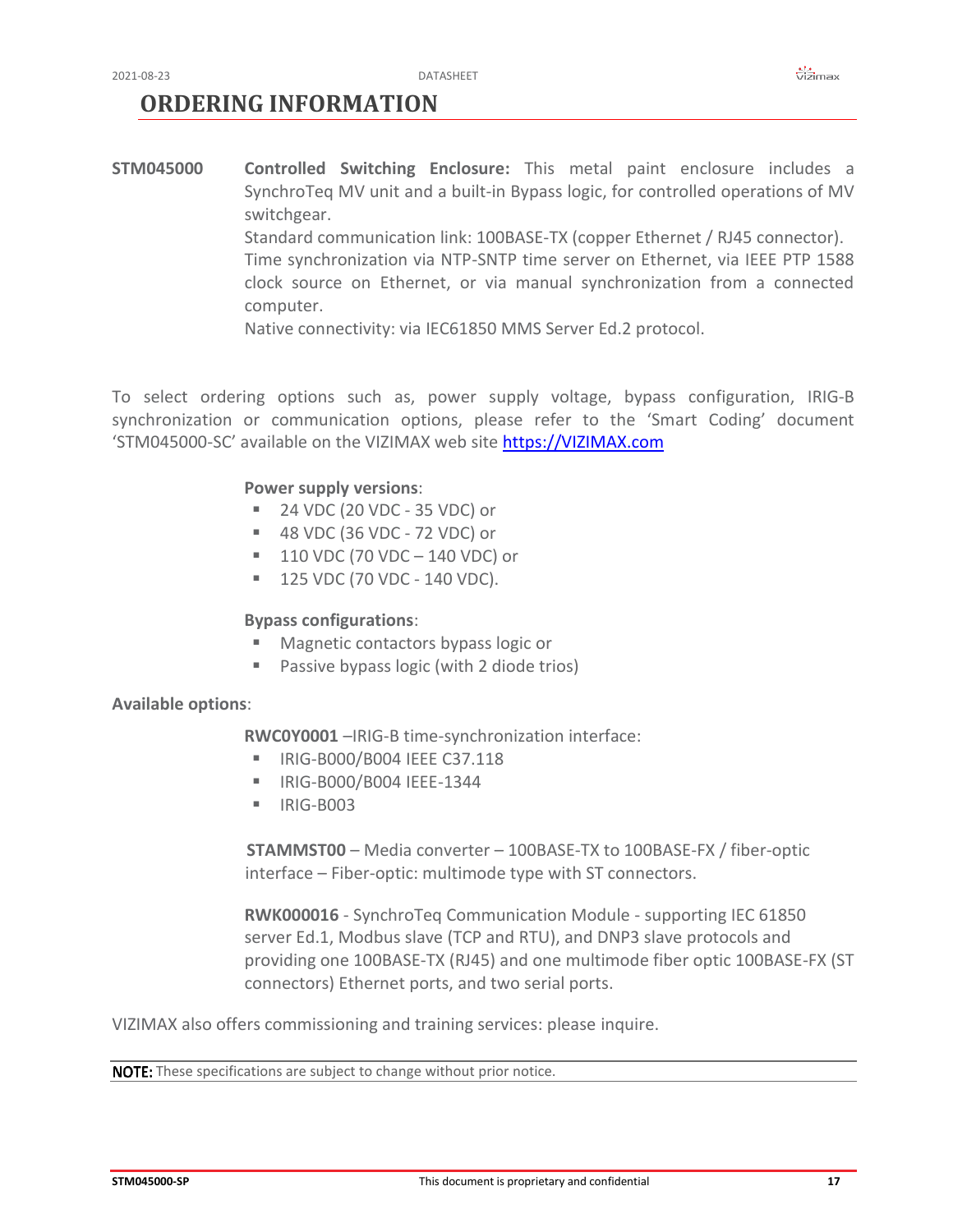# <span id="page-17-0"></span>**CUSTOMER SUPPORT**

Please contact us at:

| <b>Communicate by:</b> | <b>Details</b>                                                                 |
|------------------------|--------------------------------------------------------------------------------|
| Web                    | https://www.vizimax.com/support                                                |
| <b>Email (support)</b> | support@vizimax.com                                                            |
| <b>Mail</b>            | VIZIMAX Inc.<br>2284 Rue de la Province<br>Longueuil, Québec<br>Canada J4G 1G1 |
| <b>Telephone</b>       | +1 450-679-0003                                                                |
| Fax                    | +1 450-679-9051                                                                |

NOTE: Certain charges and conditions may apply depending on the nature of the services requested.